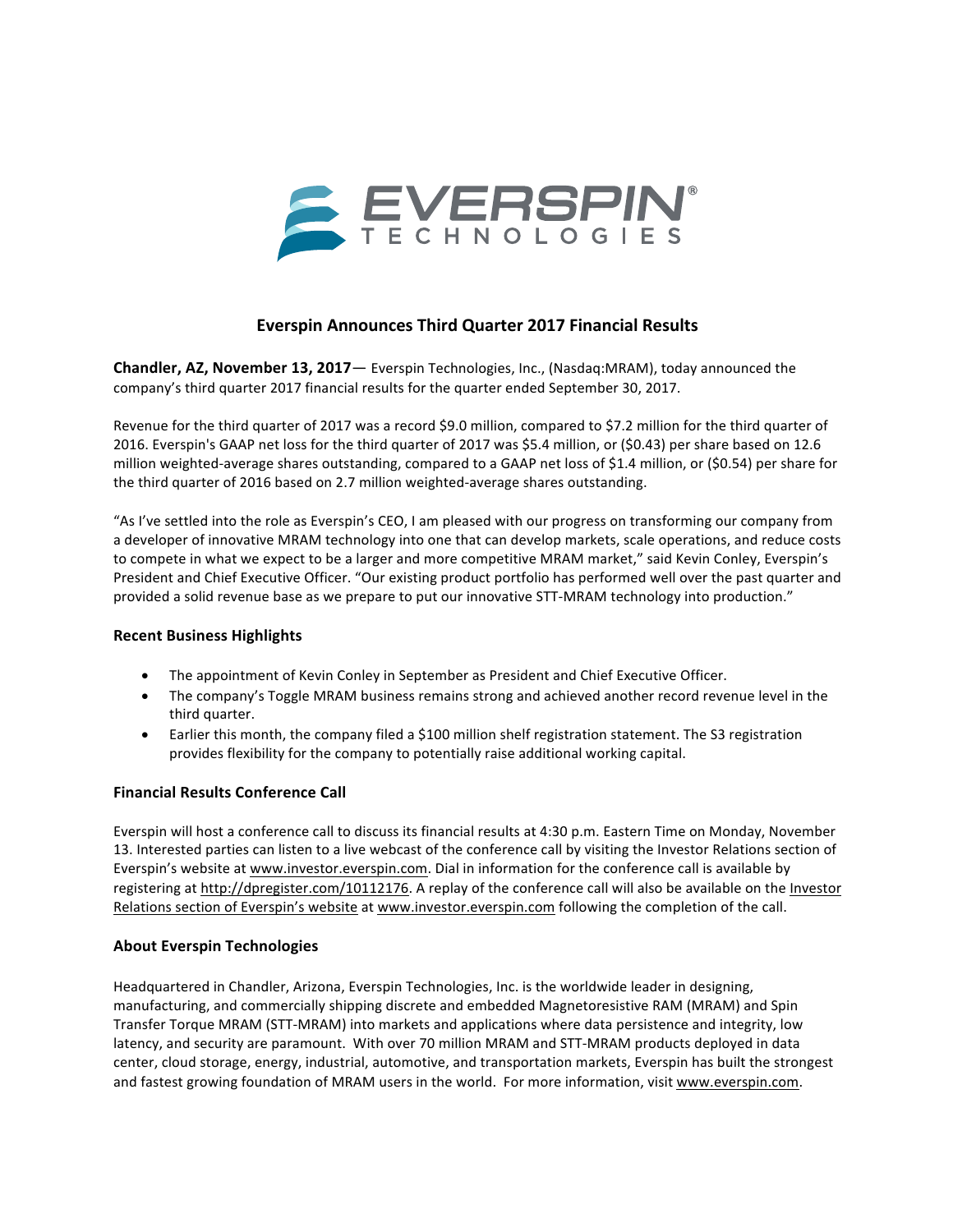#### **Forward-Looking Statements**

This press release contains forward-looking statements regarding future events that involve risks and uncertainties that could cause actual results or events to differ materially from the expectations disclosed in the forward-looking statement, including, but not limited to, the ability of the company to transition from a developer of innovative MRAM technology into one that can develop markets, scale operations, and relentlessly reduce costs to compete in what the company expects to be a much larger and competitive MRAM market; the continuation of strong demand for the company's Toggle products; the successful integration of new management and the execution of the company's strategy by its management team; and the ability to raise capital as needed to support customer and industry adoption of MRAM technology and successfully bring to market and manufacture products in Everspin's design pipeline. Readers are advised that they should not place undue reliance on these forward-looking statements and should review these and other risk factors included in Everspin's various filings with the Securities and Exchange Commission, including, but not limited to, in its Quarterly Report on Form 10-Q filed with the SEC on November 13, 2017, Annual Report on Form 10K filed with the SEC on March 29, 2017, under the caption "Risk Factors Related to Our Business and Our Industry." Subsequent events may cause these expectations to change, and Everspin disclaims any obligations to update or alter these forward-looking statements in the future, whether as a result of new information, future events or otherwise.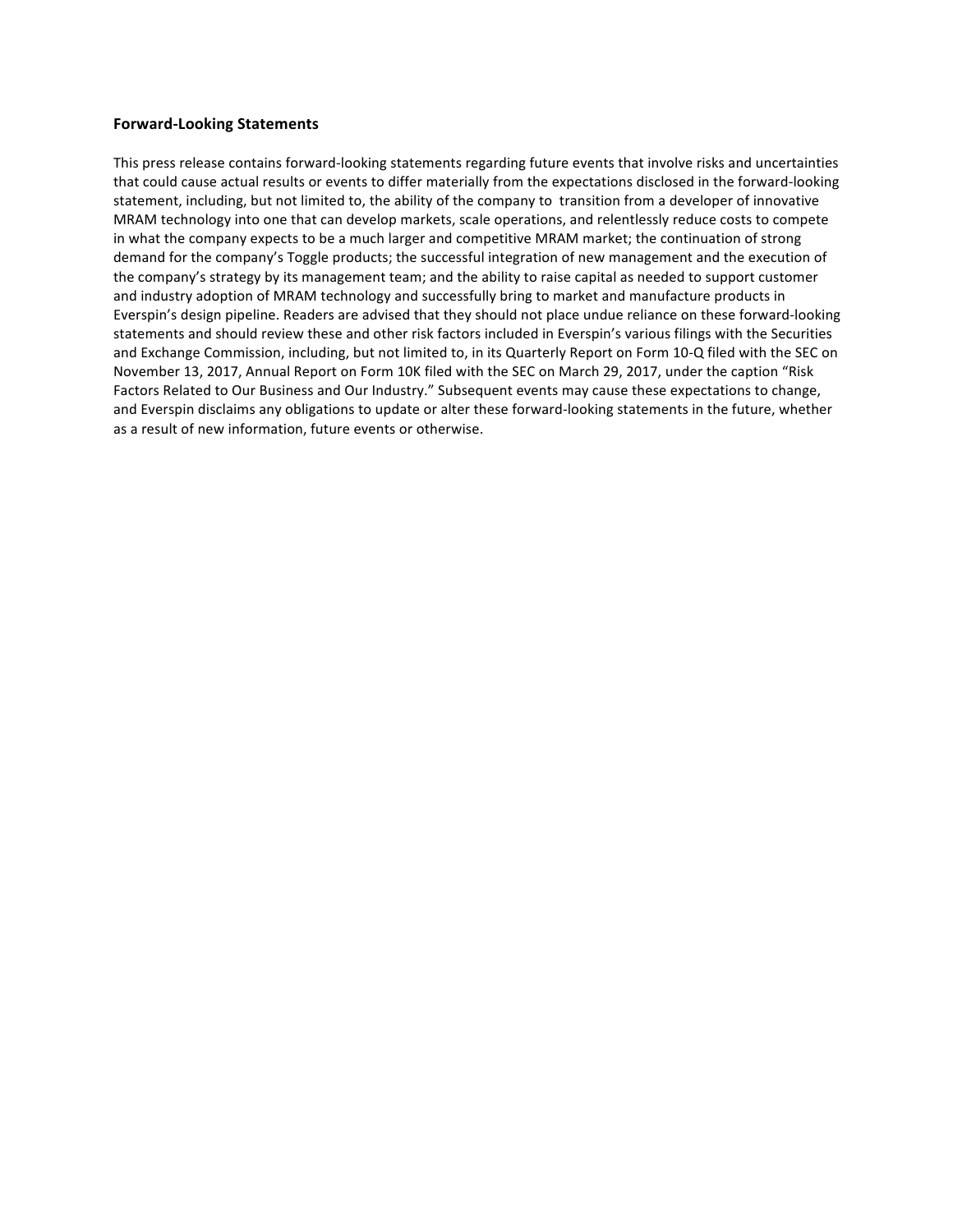## **EVERSPIN TECHNOLOGIES, INC. Condensed Balance Sheets** (In thousands, except share and per share amounts) **(Unaudited)**

|                                                                 | September 30, December 31,<br>2017 |              | 2016 |           |
|-----------------------------------------------------------------|------------------------------------|--------------|------|-----------|
| <b>Assets</b>                                                   |                                    |              |      |           |
| Current assets:                                                 |                                    |              |      |           |
| Cash and cash equivalents                                       | \$                                 | $17,842$ \$  |      | 29,727    |
| Accounts receivable, net                                        |                                    | 3,700        |      | 3,170     |
| Amounts due from related parties                                |                                    | 483          |      | 486       |
| Inventory                                                       |                                    | 7,697        |      | 5,069     |
| Prepaid expenses and other current assets                       |                                    | 730          |      | 1,050     |
| <b>Total current assets</b>                                     |                                    | 30,452       |      | 39,502    |
| Property and equipment, net                                     |                                    | 4,017        |      | 1,920     |
| Other assets                                                    |                                    | 61           |      | 50        |
| <b>Total assets</b>                                             | \$                                 | 34,530 \$    |      | 41,472    |
|                                                                 |                                    |              |      |           |
| Liabilities and Stockholders' Equity                            |                                    |              |      |           |
| <b>Current liabilities:</b>                                     |                                    |              |      |           |
| Accounts payable                                                | $\zeta$                            | $2,093$ \$   |      | 1,502     |
| <b>Accrued liabilities</b>                                      |                                    | 2,090        |      | 1,811     |
| Amounts due to related parties                                  |                                    | 2,029        |      | 1,359     |
| Deferred income on shipments to distributors                    |                                    | 2,150        |      | 1,827     |
| Current portion of long-term debt                               |                                    | 1,649        |      | 3,884     |
| <b>Total current liabilities</b>                                |                                    | 10,011       |      | 10,383    |
| Long-term debt, net of current portion                          |                                    | 10,414       |      | 4,218     |
| <b>Total liabilities</b>                                        |                                    | 20,425       |      | 14,601    |
| Commitments and contingencies                                   |                                    |              |      |           |
| Stockholders' equity:                                           |                                    |              |      |           |
| Preferred stock, \$0.0001 par value per share; 5,000,000 shares |                                    |              |      |           |
| authorized as of September 30, 2017 and December 31, 2016; no   |                                    |              |      |           |
| shares issued and outstanding as of September 30, 2017 and      |                                    |              |      |           |
| December 31, 2016                                               |                                    |              |      |           |
| Common stock, \$0.0001 par value per share; 100,000,000 shares  |                                    |              |      |           |
| authorized as of September 30, 2017 and December 31, 2016;      |                                    |              |      |           |
| 12,746,399 and 12,498,128 shares issued and outstanding as of   |                                    |              |      |           |
| September 30, 2017 and December 31, 2016                        |                                    | $\mathbf{1}$ |      | 1         |
| Additional paid-in capital                                      |                                    | 127,262      |      | 123,309   |
| <b>Accumulated deficit</b>                                      |                                    | (113, 158)   |      | (96, 439) |
| Total stockholders' equity                                      |                                    | 14,105       |      | 26,871    |
| Total liabilities and stockholders' equity                      | \$                                 | 34,530 \$    |      | 41,472    |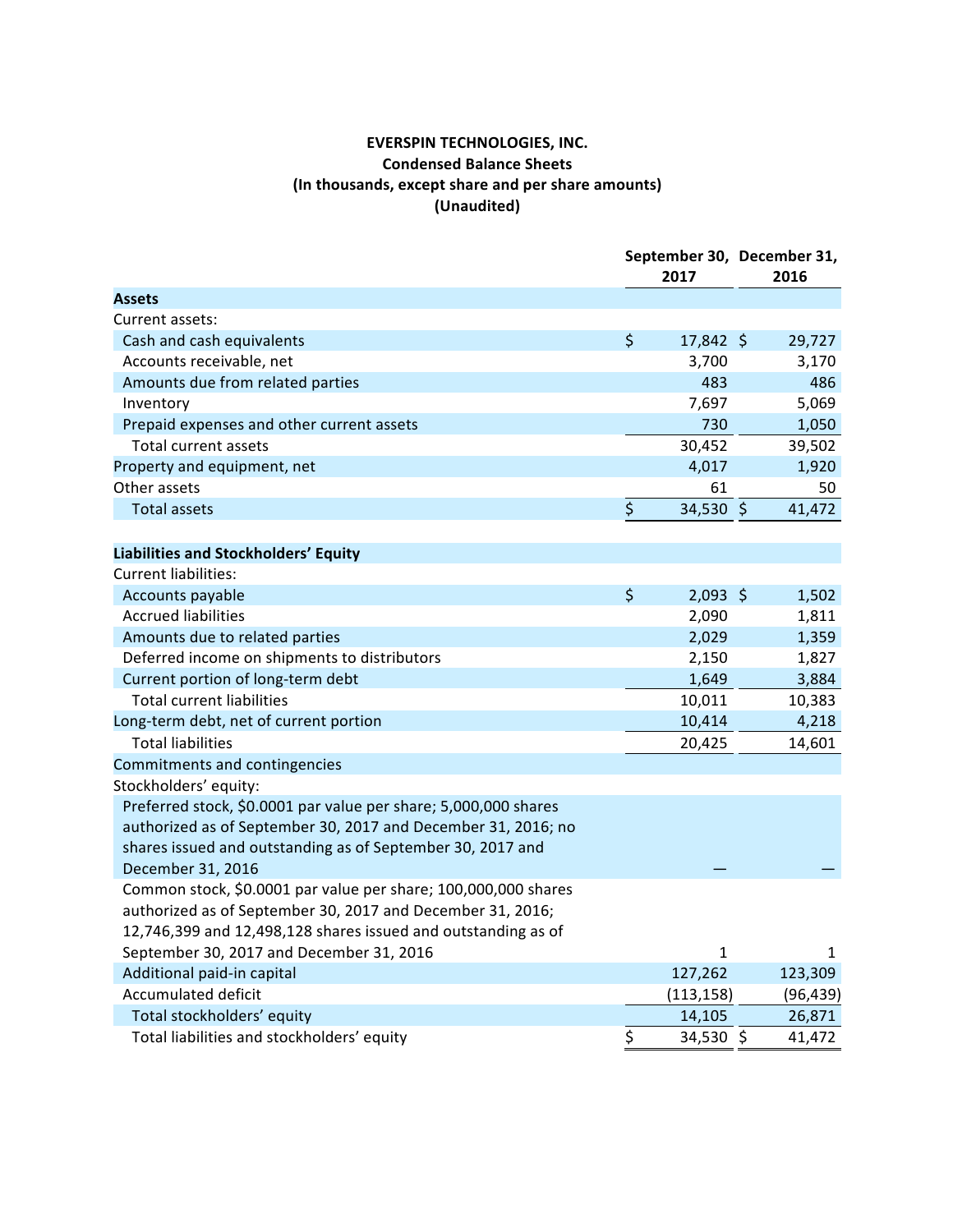### **EVERSPIN TECHNOLOGIES, INC. Condensed Statements of Operations and Comprehensive Loss** (In thousands, except share and per share amounts) **(Unaudited)**

|                                                                                            | <b>Three Months Ended</b><br>September 30, |            | <b>Nine Months Ended</b><br>September 30, |           |                         |            |         |           |
|--------------------------------------------------------------------------------------------|--------------------------------------------|------------|-------------------------------------------|-----------|-------------------------|------------|---------|-----------|
|                                                                                            |                                            | 2017       |                                           | 2016      |                         | 2017       |         | 2016      |
| <b>Product sales</b>                                                                       | $\dot{\mathsf{S}}$                         | 8,323      | $\zeta$                                   | 6,346     | $\overline{\mathsf{S}}$ | 22,405     | $\zeta$ | 18,335    |
| Product sales - related party                                                              |                                            | 610        |                                           | 662       |                         | 1,810      |         | 1,396     |
| Licensing and royalty revenue                                                              |                                            | 75         |                                           | 156       |                         | 379        |         | 299       |
| Licensing and royalty revenue - related                                                    |                                            |            |                                           |           |                         |            |         |           |
| party                                                                                      |                                            |            |                                           |           |                         | 1,219      |         |           |
| <b>Total revenue</b>                                                                       |                                            | 9,008      |                                           | 7,164     |                         | 25,813     |         | 20,030    |
| Cost of sales                                                                              |                                            | 3,753      |                                           | 2,859     |                         | 10,549     |         | 8,563     |
| Gross profit                                                                               |                                            | 5,255      |                                           | 4,305     |                         | 15,264     |         | 11,467    |
| Operating expenses:                                                                        |                                            |            |                                           |           |                         |            |         |           |
| Research and development                                                                   |                                            | 6,420      |                                           | 3,111     |                         | 19,236     |         | 14,342    |
| General and administrative                                                                 |                                            | 3,031      |                                           | 1,586     |                         | 8,669      |         | 4,881     |
| Sales and marketing                                                                        |                                            | 1,112      |                                           | 788       |                         | 3,331      |         | 2,476     |
| Total operating expenses                                                                   |                                            | 10,563     |                                           | 5,485     |                         | 31,236     |         | 21,699    |
| Loss from operations                                                                       |                                            | (5,308)    |                                           | (1, 180)  |                         | (15, 972)  |         | (10, 232) |
| Interest expense                                                                           |                                            | (178)      |                                           | (798)     |                         | (584)      |         | (1,982)   |
| Other income, net                                                                          |                                            | 40         |                                           | 534       |                         | 83         |         | 814       |
| Loss on extinguishment of debt                                                             |                                            |            |                                           |           |                         | (246)      |         |           |
| Net loss and comprehensive loss                                                            | \$                                         | (5, 446)   | \$                                        | (1, 444)  | \$                      | (16, 719)  | \$      | (11, 400) |
| Net loss per common share, basic and                                                       |                                            |            |                                           |           |                         |            |         |           |
| diluted                                                                                    | \$                                         | (0.43)     | \$                                        | (0.54)    | \$                      | (1.35)     | \$      | (4.40)    |
| Weighted-average shares used to<br>compute net loss per common share,<br>basic and diluted |                                            | 12,559,812 |                                           | 2,657,574 |                         | 12,425,390 |         | 2,589,704 |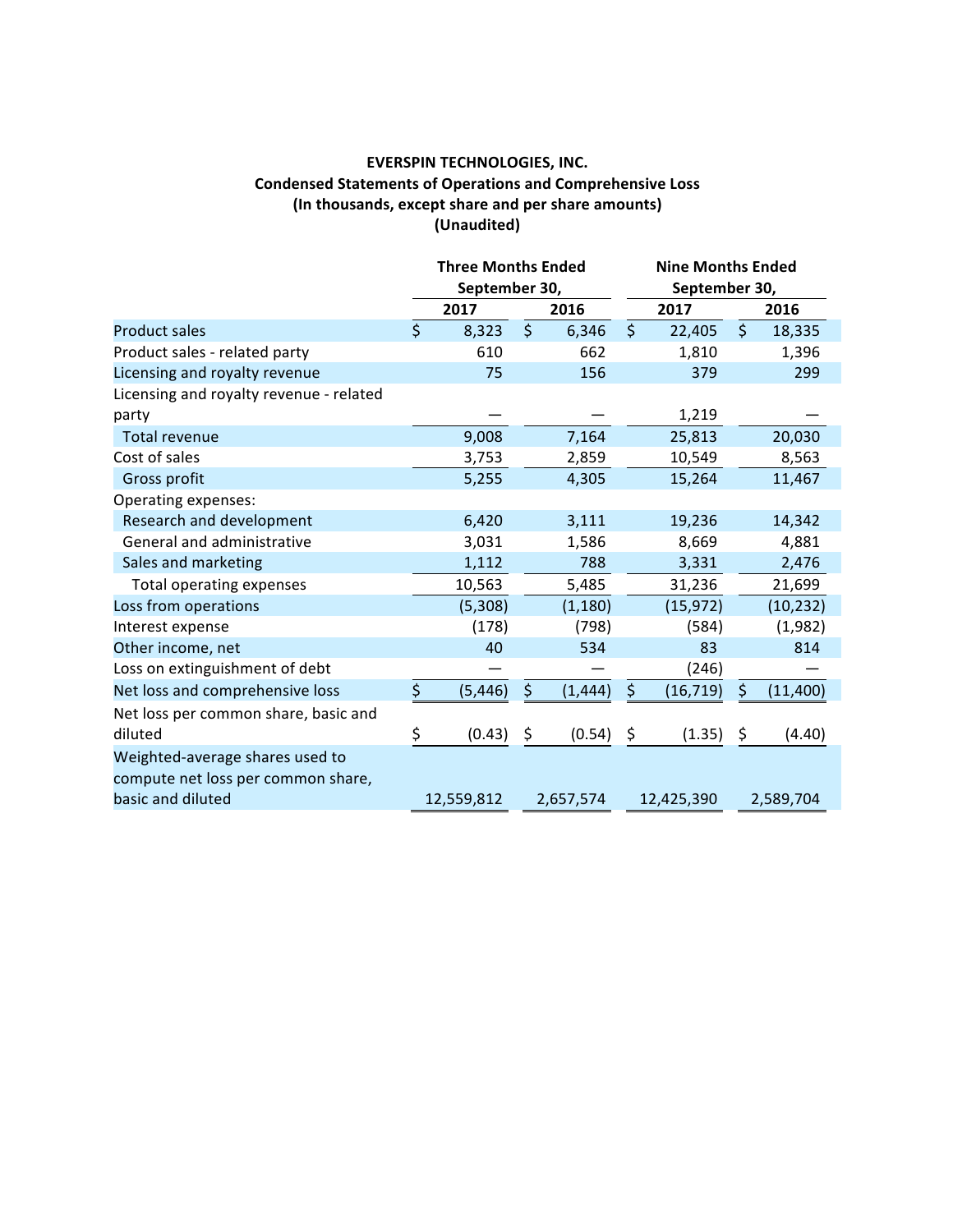## **EVERSPIN TECHNOLOGIES, INC. Condensed Statement of Cash Flows (In thousands) (Unaudited)**

|                                                                                     | <b>Nine Months Ended</b><br>September 30, |    |          |
|-------------------------------------------------------------------------------------|-------------------------------------------|----|----------|
|                                                                                     | 2017                                      |    | 2016     |
| Cash flows from operating activities                                                |                                           |    |          |
| Net loss                                                                            | \$<br>(16, 719)                           | \$ | (11,400) |
| Adjustments to reconcile net loss to net cash used in operating activities:         |                                           |    |          |
| Depreciation and amortization                                                       | 837                                       |    | 598      |
| Loss on disposal of property and equipment                                          |                                           |    | 80       |
| Stock-based compensation                                                            | 1,511                                     |    | 520      |
| Change in fair value of redeemable convertible preferred stock warrant<br>liability |                                           |    | (32)     |
| Non-cash loss on extinguishment of debt                                             | 185                                       |    |          |
| Change in fair value of derivative liability                                        |                                           |    | (798)    |
| Non-cash interest expense                                                           | 188                                       |    | 1,066    |
| Compensation expense related to vesting of common stock to                          |                                           |    |          |
| <b>GLOBALFOUNDRIES</b>                                                              | 1,224                                     |    | 751      |
| Changes in operating assets and liabilities:                                        |                                           |    |          |
| Accounts receivable                                                                 | (530)                                     |    | (417)    |
| Amounts due from related parties                                                    | 3                                         |    | (55)     |
| Inventory                                                                           | (2,628)                                   |    | (1, 127) |
| Prepaid expenses and other current assets                                           | 320                                       |    | (277)    |
| Other assets                                                                        | (11)                                      |    | (21)     |
| Accounts payable                                                                    | 574                                       |    | 598      |
| <b>Accrued liabilities</b>                                                          | 279                                       |    | 204      |
| Amounts due to related parties                                                      | (77)                                      |    | 2,959    |
| Deferred income on shipments to distributors                                        | 323                                       |    | 206      |
| Deferred revenue                                                                    |                                           |    | (187)    |
| Net cash used in operating activities                                               | (14, 521)                                 |    | (7, 332) |
| <b>Cash flows from investing activities</b>                                         |                                           |    |          |
| Purchases of property and equipment                                                 | (2, 170)                                  |    | (596)    |
| Net cash used in investing activities                                               | (2, 170)                                  |    | (596)    |
| <b>Cash flows from financing activities</b>                                         |                                           |    |          |
| Proceeds from convertible promissory notes-related party                            |                                           |    | 8,500    |
| Proceeds from debt                                                                  | 12,000                                    |    | 1,500    |
| Payments on debt                                                                    | (8, 356)                                  |    | (598)    |
| Payments of debt issuance costs                                                     | (49)                                      |    | (40)     |
| Payments on capital lease obligation                                                | (7)                                       |    | (179)    |
| Payments of deferred offering costs                                                 |                                           |    | (1,611)  |
| Proceeds from exercise of stock options and purchase of shares in                   |                                           |    |          |
| employee stock purchase plan                                                        | 1,218                                     |    | 48       |
| Net cash provided by financing activities                                           | 4,806                                     |    | 7,620    |
| Net decrease in cash and cash equivalents                                           | (11, 885)                                 |    | (308)    |